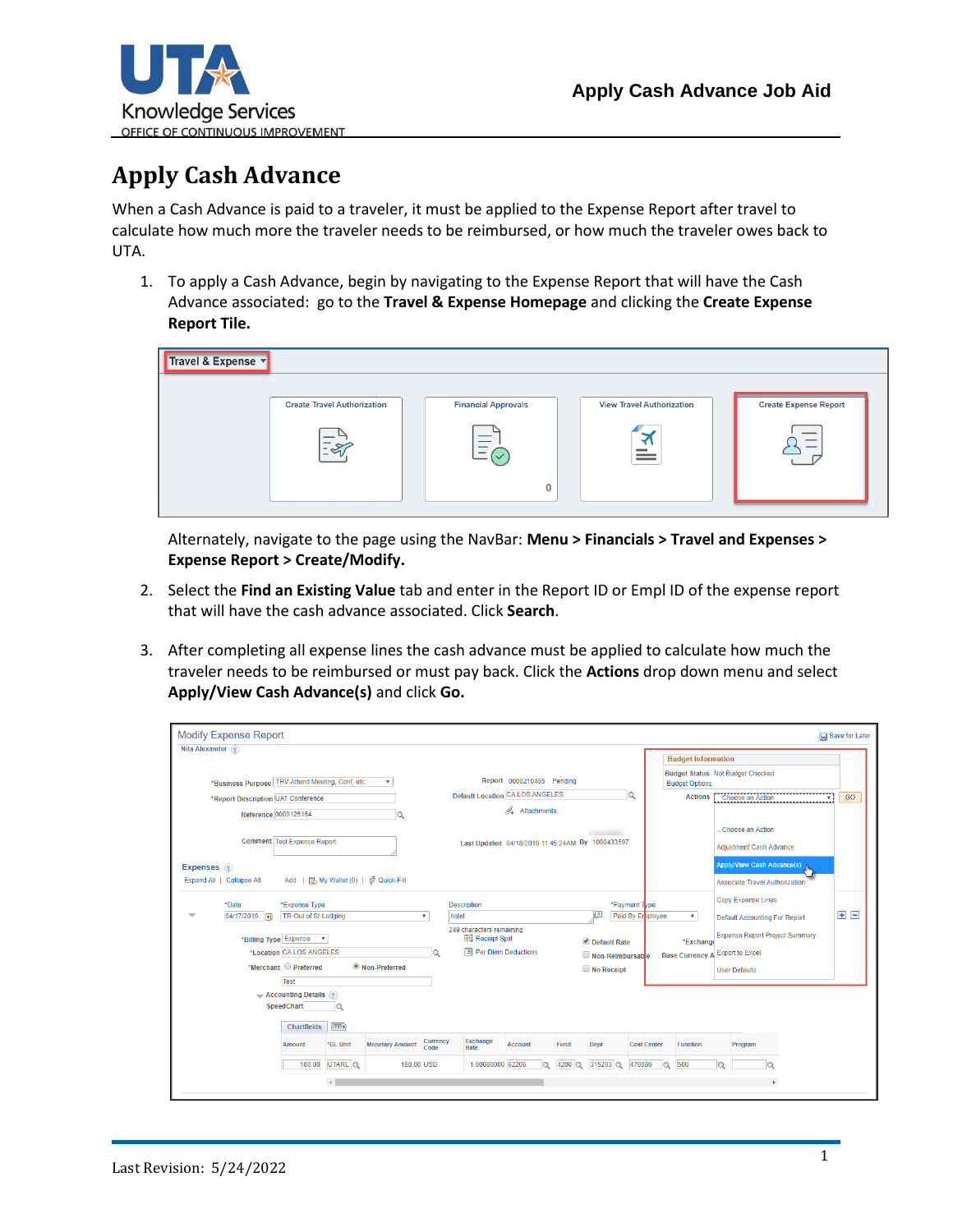

4. At the Apply Cash Advance screen, click the **magnifying glass icon** next to the Advance ID. This will open the Look Up Advance ID screen with any Cash Advances that have been paid to the employee.

|                                 | Apply Cash Advance(s)        |                      |            |                  |                      |                |
|---------------------------------|------------------------------|----------------------|------------|------------------|----------------------|----------------|
|                                 |                              |                      |            |                  | Report ID 0000210465 |                |
| <b>Cash Advance Information</b> |                              |                      |            |                  |                      |                |
| *Advance ID                     | <b>Advance Amount</b>        | <b>Balance</b>       |            | Exchange<br>Rate | <b>Total Applied</b> |                |
|                                 | 0.000                        | 0.00                 |            |                  | $0.00$ USD           | $\overline{ }$ |
|                                 | Add Cash Advance             | <b>Update Totals</b> |            |                  |                      |                |
|                                 | <b>Total Advance Applied</b> |                      | 0.00 USD   |                  |                      |                |
|                                 | <b>Totals (3 Lines)</b>      |                      | 249.50 USD |                  |                      |                |
|                                 | <b>Total Due Employee</b>    |                      | 249.50 USD |                  |                      |                |
| <b>OK</b>                       |                              |                      |            |                  |                      |                |

5. Click the **Advance ID** link to associate the advance with the expense report.

| Look Up Advance ID                  |                                                                    |      |
|-------------------------------------|--------------------------------------------------------------------|------|
|                                     |                                                                    | Help |
| Empl ID                             |                                                                    |      |
| DateTime Stamp                      | 04/19/2019 11:49AM                                                 |      |
| Advance ID begins with $\mathbf{v}$ |                                                                    |      |
|                                     |                                                                    |      |
| Look Up                             | Cancel<br>Clear<br><b>Basic Lookup</b>                             |      |
|                                     |                                                                    |      |
| <b>Search Results</b>               |                                                                    |      |
| View 100                            | 1 of 1 $\mathbb{D}$<br>First $\langle \phi \rangle$<br><b>Last</b> |      |
|                                     | Advance ID Advance Description Balance Currency Code               |      |
|                                     | 0000008314 JAT Conference 3 100                                    |      |

UTShare will return to the Apply Cash Advance screen. The selected advance will be listed with the total paid to the employee, and the total due, or the total the employee needs to be returned to the university.

- 6. If the expense report total is **Greater** than the cash advance, the **Total Due Employee** amount will display. (the difference between the expense report total and the cash advance).
	- a. Click **OK** and finish the Expense Report.

| <b>Expense Report</b>           |                              |                      |            |                         |                      |                          |  |
|---------------------------------|------------------------------|----------------------|------------|-------------------------|----------------------|--------------------------|--|
|                                 | Apply Cash Advance(s)        |                      |            |                         |                      |                          |  |
|                                 |                              |                      |            |                         | Report ID 0000246600 |                          |  |
| <b>Cash Advance Information</b> |                              |                      |            |                         |                      |                          |  |
| *Advance ID                     | <b>Advance Amount</b>        | <b>Balance</b>       |            | <b>Exchange</b><br>Rate | <b>Total Applied</b> |                          |  |
| 0000009543                      | 500.00                       | $0.00$ USD           |            | 1.00000000              | 500.00 USD           | $\overline{\phantom{a}}$ |  |
|                                 | Add Cash Advance             | <b>Update Totals</b> |            |                         |                      |                          |  |
|                                 | <b>Total Advance Applied</b> |                      | 500,00 USD |                         |                      |                          |  |
|                                 | <b>Totals (2 Lines)</b>      |                      | 514.38 USD |                         |                      |                          |  |
|                                 | <b>Total Due Employee</b>    |                      | 14.38 USD  |                         |                      |                          |  |
| <b>OK</b>                       |                              |                      |            |                         |                      |                          |  |

- 7. If the expense report total is **Less** than the cash advance:
	- a. Update the **Total Applied field** with the **expense report total amount** (in the Totals field).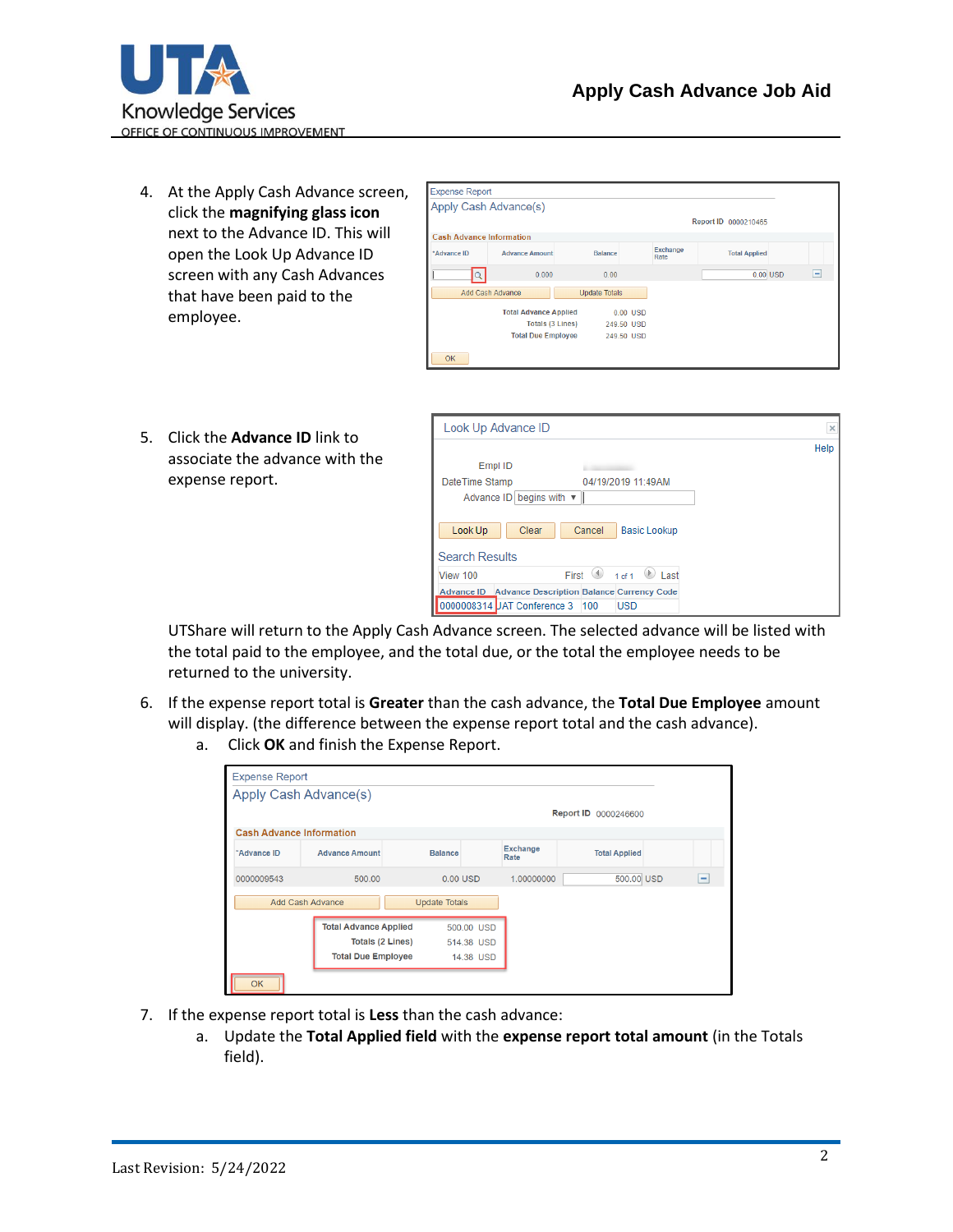

b. Click the **Update Totals button**. This will calculate the Total Due Employee field is \$0.00.



c. Click OK to go back to the expense report

**Note:** *If necessary, click Add Cash Advance to add another advance to the report, or modify the Total Applied.*

8. Under Budget Information in the top right corner of the expense report, click **Budget Options**.

This will take you to the Commitment Control Details. The Budget Checking Header Status will specify if it has been budget checked or not. If Budget Check is still required, click **Budget Check**.

After processing, this page will display whether the budget check is valid or contains errors as well as the transaction date. Click **OK** to return to the Expense Report.

|                           | <b>Commitment Control Details</b>                  |  |
|---------------------------|----------------------------------------------------|--|
|                           | Source Transaction Type Expense Sheet              |  |
|                           | Budget Checking Header Status Not Budget Checked   |  |
|                           | <b>Commitment Control Amount Type Encumbrance</b>  |  |
|                           |                                                    |  |
|                           | Override Transaction                               |  |
|                           |                                                    |  |
| <b>Budget Check</b>       | A                                                  |  |
|                           |                                                    |  |
|                           |                                                    |  |
|                           | Go to Transaction Exceptions<br>Go To Activity Log |  |
| OK                        | Cancel                                             |  |
| <b>Commitment Control</b> |                                                    |  |
|                           |                                                    |  |
|                           | <b>Commitment Control Details</b>                  |  |
|                           | Source Transaction Type Expense Sheet              |  |
|                           | <b>Budget Checking Header Status Valid</b>         |  |
|                           | <b>Commitment Control Amount Type Encumbrance</b>  |  |
|                           | Commitment Control Tran ID 0005105515              |  |
|                           | Commitment Control Tran Date 04/19/2019            |  |
|                           | Override Transaction                               |  |
| <b>Budget Check</b>       | A                                                  |  |